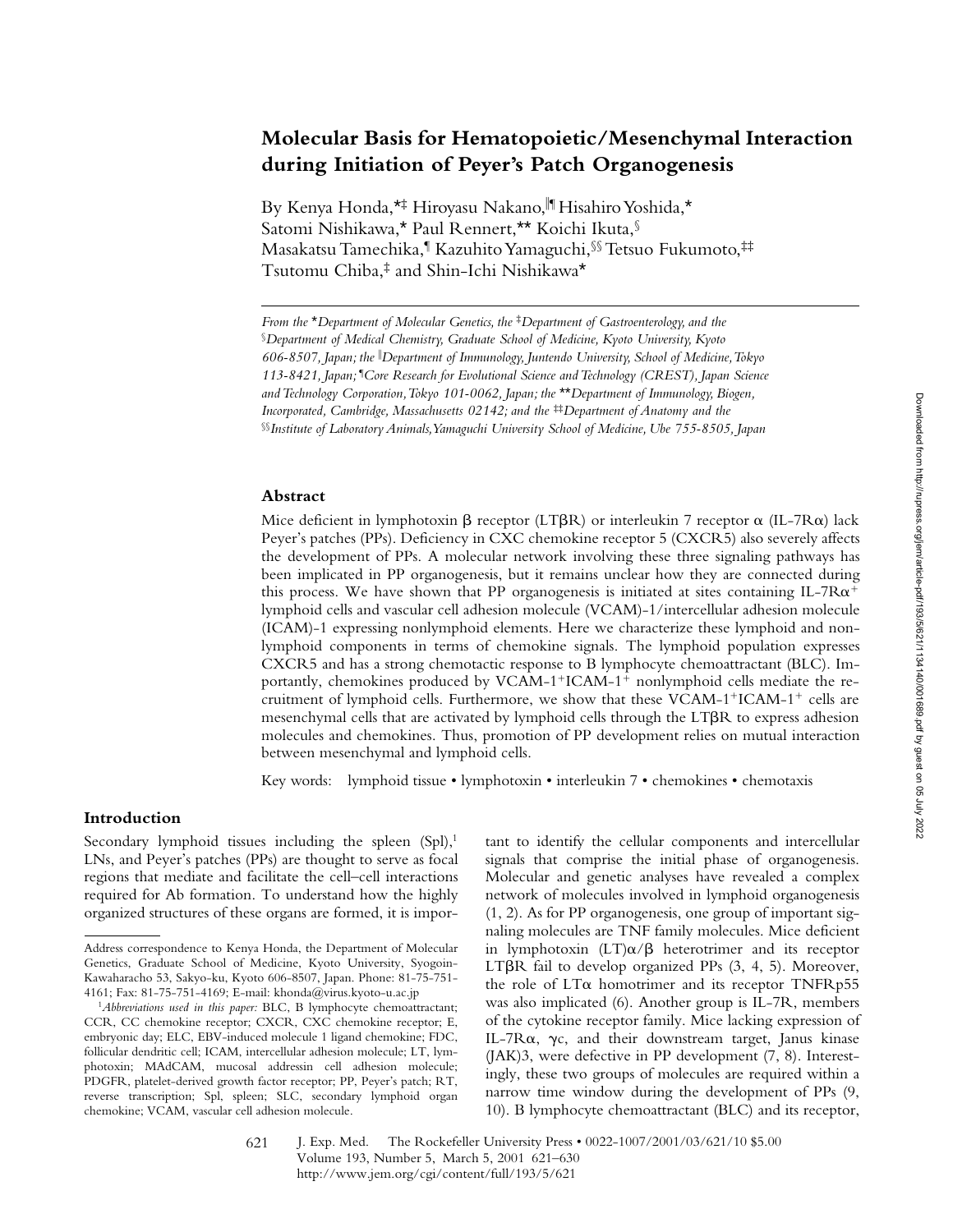CXC chemokine receptor 5 (CXCR5), have also been shown to be required for PP organogenesis, as the disruption of these genes resulted in abnormal PP development (11, 12).

It is likely that LT influences lymphoid organogenesis through the induction of adhesion molecules and chemokines. It was shown that the  $LT\alpha$  homotrimer can act on endothelial cells to induce vascular cell adhesion molecule (VCAM)-1 and intercellular adhesion molecule (ICAM)-1 (13). Although unable to stimulate endothelial cells, the  $LT\alpha/\beta$  heterotrimer can induce adhesion molecules on nonendothelial stromal cell components (14, 15). Furthermore, a recent study has established a critical role for  $TNFRp55$  and  $LT\beta R$  signaling in regulating the expression of homeostatic chemokines such as BLC, EBVinduced molecule (EBI)-1 ligand chemokine (ELC), and secondary lymphoid organ chemokine (SLC) in secondary lymphoid organs (16). Although these studies have greatly enhanced our knowledge on the signaling networks involved in PP organogenesis, the cellular interactions underlying the network remain largely obscure. Interestingly, B lymphocytes have been demonstrated as an indispensable source of  $LT\alpha/\beta$  heterotrimers (11, 17, 18). In a study on a transgenic model expressing BLC, lymphoid neogenesis was observed in a B cell–dependent manner (19). However, as PP development remained intact in the absence of T and B lymphocytes (20), it must be assumed that cells other than mature lymphocytes are receiving or producing organogenic signals.

We have previously reported that developing PPs can first be detected at around gestational day 16 as clusters of VCAM-1<sup>+</sup>ICAM-1<sup>+</sup> (V<sup>+</sup>I<sup>+</sup>) mesenchymal-like cells and CD3<sup>-</sup>IL-7R $\alpha$ <sup>+</sup> lymphoid cells (20). As the CD3<sup>-</sup>IL- $7R\alpha^+$  population in the embryonic gut is capable of expressing  $LT\alpha/\beta$  and both IL-7R $\alpha$  and  $LT\alpha/\beta$  are essential for PP organogenesis, it is likely that this population represents a PP inducer (10). We further hypothesized that  $LT\alpha/\beta$  expressed in PP inducers activate surrounding nonlymphoid cells which function as a PP organizer to regulate subsequent processes such as recruitment of various hematopoietic cells to the PP anlage (21, 22). Additional support for this proposed mechanism was obtained from a study of helix-loop-helix inhibitor  $Id2^{-/-}$  mice (23). In Id2<sup>-/-</sup> mice, both the differentiation of  $CD4+CD3=IL 7R\alpha^+$  cells and the formation of  $V^+I^+$  cell clusters are inhibited. This notion fits well with the hypothesis that  $CD4+CD3$ <sup>-</sup> cells play a role in LN organogenesis  $(24)$ .

In this study, to further promote our understanding of molecular and cellular events involved in the initial phase of PP development, we isolated and characterized  $CD4+CD3=IL-7R\alpha+1$  lymphoid and  $V+I+1$  nonlymphoid populations using cell-surface markers and flow cytometry. We show that migration and activation of  $CD4+CD3$ <sup>-</sup>IL- $7R\alpha^+$  cells are regulated by  $V^+I^+$  cells. We find that these  $V^+I^+$  cells are mesenchymal and in turn are activated by  $CD4+CD3-IL-7R\alpha^+$  cells through LT $\beta R$  to express VCAM-1, ICAM-1, BLC, and ELC. Our results indicate that mutual activation of lymphoid and mesenchymal cells

occurs in PP anlagen, and that these interactions are the underlying mechanisms of PP organogenesis.

#### **Materials and Methods**

*Mice.* C57BL/6 and  $LT\alpha^{-/-}$  mice were purchased from Japan SLC, Inc. and The Jackson Laboratory, respectively. Establishment of Id2<sup>-/-</sup> and IL-7R $\alpha$ <sup>-/-</sup> mice was reported previously (23, 25). Matings were conducted overnight, and noon of the day vaginal plugs were observed was designated as embryonic day (E)0.5. All animal procedures described in this study were performed in accordance with the guidelines for animal experiments of Kyoto University Graduate School of Medicine.

*Construction of Fusion Proteins.* An expression construct encoding a fusion of the extracellular domain of murine  $LT\beta R$ (amino acids 1–222) and Fc portion of human IgG<sub>1</sub> (LT $\beta$ R-Ig) was made by PCR amplification of the former with CGGAAT-TCTGGTCAGCCGAGCCGAAAGG and CGGGATCCAT-TGCTCCTGGCTCTGGGGG as 5' and 3' primers, respectively. The PCR product was subcloned into the EcoRI and BamHI sites of a pBSK vector containing the Fc portion of human IgG1 (provided by B. Seed, Harvard Medical School, Boston, MA) and the resulting  $LT\beta R$ -Ig fragment was transferred into a mammalian expression vector pMKITneo (provided by K. Maruyama, Tokyo Medical Dental University, Tokyo, Japan). COS-7 cells were transfected with  $pMKTneo/LT\beta R-Ig$  by lipofection and fusion proteins were purified using protein-G Sepharose columns (Amersham Pharmacia Biotech). A fusion protein consisting of the extracellular domain of mTNFRp55 (amino acids 1–212; TNFRp55-Ig) was prepared similarly with TCAGAATTCCGGACATGGGTCTCCCCACC and TCAG-GATCCGCAGTACCTGAGTCCTGGGG as primers. Human-IgG Fc fragment (ChromPure™; Jackson ImmunoResearch Laboratories) was used as a control.

*Abs.* Anti–VCAM-1 mAb (RAV2; a gift from T. Kina, Kyoto University) was labeled with Alexa™ 488 or Alexa™ 594 (Molecular Probes, Inc.). PE- and FITC-conjugated anti–ICAM-1 mAb (3E2), FITC- or biotin-conjugated anti-CD4 mAb (RM4-5), and PE-conjugated anti-CD3e mAb (2C11) were purchased from BD PharMingen. Biotin conjugated Abs for mucosal addressin cell adhesion molecule (MAdCAM)-1 (MECA-89), CD45 (30-F11), CD40 (3/23), B220 (RA3-6B2), CD35 (8C12), CD23 (B3B4), CD11c (HL3), CD11b (M1/70), and PECAM-1 (MEC13.3) were purchased from BD PharMingen. mAbs for VE-cadherin (VECD-1), platelet-derived growth factor receptor  $(PDGFR)$ - $\alpha$  (APA-5), PDGFR- $\beta$  (APB-5), Flk-1 (AVAS12), and IL-7 $R\alpha$  (A7 $R34$ ; reference 26) were prepared and labeled in our laboratory. Anti-LT $\beta$ R mAb (AFH6; reference 27), anti-BP-3 mAb (a gift of M.D. Cooper, Howard Hughes Medical Institute, University of Alabama, Birmingham, Alabama), and anti-FDC–M1 mAb (a gift of G. Kelsoe, Duke University Medical Center, Durham, NC) were biotinylated in our laboratory.

For blocking IL-7Ra in vivo, 3 mg of A7R34 was injected intraperitoneally into pregnant mice. Polyclonal rat IgG (Sigma-Aldrich) was injected as a control.

*Isolation of CD4<sup>+</sup>CD3<sup>-</sup>IL-7R* $\alpha$ *<sup>+</sup> Cells and*  $V$ *<sup>+</sup>I<sup>+</sup> Cells from Embryonic Intestine.* For preparation of  $CD4+CD3=IL-7R\alpha^+$  cells, embryonic small intestines freed from mesenteries were treated with 2 U/ml of dispase (GIBCO BRL) at  $37^{\circ}$ C for 15 min, shaken vigorously manually, and washed with ice-cold HBSS/ 1% BSA.

For preparation of  $V^+I^+$  cells, minced embryonic small intestines were digested at 37°C for 1 h with 100 U/ml each of colla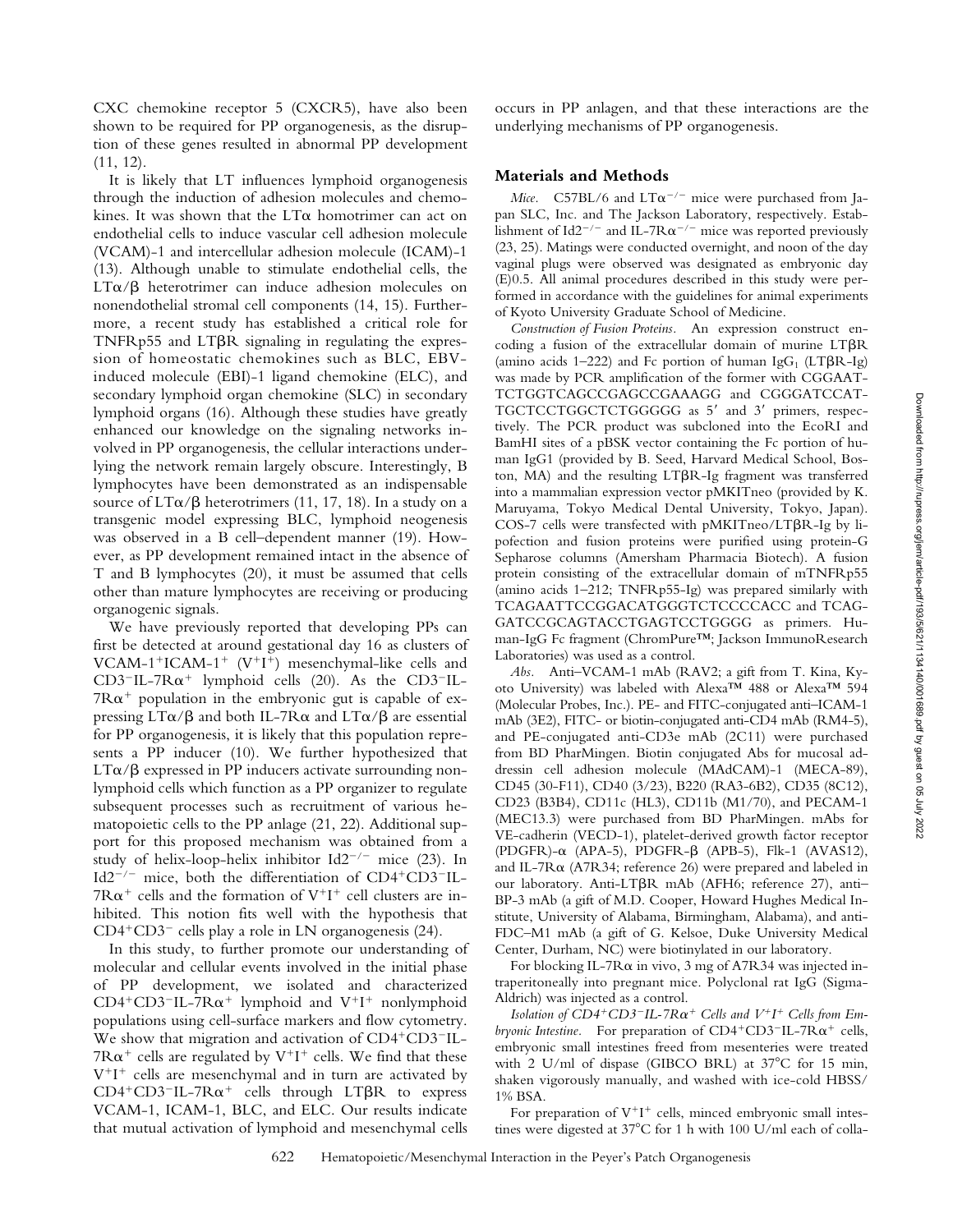genase types I and IV (GIBCO BRL) in HBSS containing 2.5 mM CaCl<sub>2</sub>, 10 mM Hepes, pH 7.5, and DNase I (50  $\mu$ g/ml; Sigma-Aldrich) and then incubated in dissociation buffer (GIBCO BRL) in a shaking water bath for 15 min. Cell suspensions were passed through glass wool column to eliminate the epithelial cells (28).

Cell suspensions were incubated in mouse sera to block nonspecific Ab binding and stained with labeled mAbs. For isolation of gated cells by a FACS Vantage™ (Becton Dickinson), enrich mode followed by normal-R mode sorting was performed while being gated to exclude small debris, propidium iodide (Sigma-Aldrich)-positive dying cells, and other sources of background interference. Isolated cells were obtained at a purity of  $>98\%$ . In some experiments,  $CD4<sup>+</sup>$  cell isolation from embryonic intestines was performed with Dynabeads Mouse CD4 (L3T4) and DE-TACHaBEAD Mouse CD4 (Dynal) according to the manufacturer's protocol. Until E17.5, all of the  $CD4^+$  cells in the intestine were CD3<sup>-</sup>IL-7R $\alpha^+$ . Purity of the isolated cells was >90%. The yield of  $V^+I^+$  cells and  $CD4^+$  cells from each mouse embryonic small intestine was around  $5 \times 10^2$  and  $5 \times 10^3$ , respectively.

*Flow Cytometry Analysis.* Three-color analyses of  $V^+I^+$  cells were performed with Alexa™ 488–conjugated anti–VCAM-1, PE-conjugated anti–ICAM-1, and biotinylated mAbs followed by allophycocyanin-conjugated streptavidin (Molecular Probes, Inc.). Biotin-conjugated isotype-matched mAbs (BD PharMingen) were used as controls. After staining, fluorescence intensity was measured on samples of 106 cells by FACS Vantage™ (Becton Dickinson).

In the analysis with LT $\beta$ R-Ig, CD4<sup>+</sup> cells were cultured in various concentrations of murine rIL-7 (a gift from T. Sudo, Toray Basic Research Laboratories, Kanagawa, Japan) in RPMI 1640/5% FCS for 6 h. Cells were suspended in HBSS/2% mouse serum/rat anti–mouse CD32/16 mAb (2.4G2; BD PharMingen) to block Fc receptor binding, stained with  $LT\beta R-Ig$ , and followed by detection with PE-labeled donkey anti–human IgG (Jackson ImmunoResearch Laboratories).

*Immunohistochemistry.* Whole-mount immunohistostaining was performed as described previously (20). In brief, specimens were fixed 1 h in 2% paraformaldehyde (pH 7.4) on ice, washed with PBS, serially dehydrated with methanol, blocked for intrinsic peroxidase activities in  $0.3\%$  of  $H_2O_2$ , and rehydrated. After incubation with PBSMT (1% skim milk, 0.3% Triton X-100 in PBS) to block nonspecific bindings, specimens were incubated in primary Abs overnight, and washed in PBST (0.3% Triton X-100 in PBS). After incubation with horseradish peroxidase (HRP) conjugated secondary reagents, color reactions were carried out with diaminobenzidine and nickel chloride.

For immunofluorescence microscopy, fetal intestines were embedded in OCT compound, snap frozen in liquid nitrogen, and stored at  $-80^{\circ}$ C. Cryostat sections (10- $\mu$ m thick) were dried and fixed with acetone. Slides were preincubated for 30 min in PBS/ 0.05% Tween 20/2% BSA/2% heat-inactivated goat serum before incubation with conjugated Abs in a humidified chamber for 1 h at room temperature. After three washes in PBS, confocal microscopy was performed using a Leica TCS-NT laser scanning microscope and Leica image software.

*RNA Expression Studies.* For Northern analysis, 5  $\mu$ g of  $poly(A)^+$  RNA of fetal mouse intestine was separated by electrophoresis in a 1.0% agarose-formaldehyde gel and transferred onto filters. Radioactive DNA probes for BLC and ELC were prepared by random-primed labeling of a 527-bp cDNA fragment of mouse BLC (nucleotides 9–535) and a 693-bp cDNA fragment of

mouse ELC (nucleotides 16–708). The blot was hybridized with a probe, and visualized by the BAS 5000 system (Fuji Film and Photo, Inc.). Full-length glyceraldehyde-3-phosphate dehydrogenase (GAPDH) cDNA was used as a control for quantitating amount loaded.

Whole-mount in situ hybridization was conducted as described previously (29). Fetal small intestines were isolated and fixed in cold 4% paraformaldehyde/PBS overnight. After washing, the intestines were treated with  $100 \mu g/ml$  proteinase K (Sigma-Aldrich), and hybridized with digoxigenin-labeled RNA probes. After hybridization, samples were treated with RNase A (Sigma-Aldrich), incubated with alkaline phosphatase–conjugated antidigoxigenin Ab (Boehringer) at  $4^{\circ}$ C overnight, and developed with a reaction mixture for alkaline phosphatase containing polyvinyl alcohol.

*Reverse Transcription PCR Analyses.* Total RNA was isolated from sorted cells using ISOGEN (Nippon gene). First-strand cDNA was produced from 300 ng total RNA by reverse transcription (RT) using oligo-dT primers (SuperScript Preamplification System; GIBCO BRL) following the manufacturer's protocols. PCR amplifications were performed with specific primers for CD4, IL-7Ra, CD3e, CXCR5, CC chemokine receptor (CCR)7, ELC, and BLC. GAPDH signals were used to calibrate differences in the amount of starting cDNA between samples. Specific primers were as follows: CD4/S, ACTGCATCAG-GAAGTGAACCTTG; CD4/AS, TCTCACTGAGGAGC-CTCTTGAT; CD3e/S, AGATTGTCTGCCAGCCACCTTG; CD3e/AS, GGACCTGTGCCAATGATTACAG; IL-7Ra/S, GTCCATTATCCAAACTGAGTCG; IL-7Ra/AS, CATCG-GAGGACTCCATTCACTG; CCR7/S, AGAATACCACG-GTGGACTACA; CCR7/AS, GCAGCTGCTATTGGTGAT-GTT; CXCR5/S, ATGAACTACCCACTAACCCTG; CXCR5/ AS, AGGTGAACCAGGCTCTAGTTT; ELC/S, CTGCCT-CAGATTATCTGCCAT; ELC/AS, GCCAGAGTGATT-CACATCTCT; BLC/S, TGAGGCTCAGCACAGCAACG; BLC/AS, CTTGAGCATTCCCTCTCAGCT; GAPDH/S, ATGGTGAAGGTCGGTGTGAACGGATTTGGC; and GAPDH/AS, GCATCGAAGGTGGAAGAGTGGGAGTT-GCTG.

*In Vitro Chemotaxis.* Isolation of B cells from Spl was performed following the essentially same procedure as described previously (30), except that anti-CD43 mAb (BD PharMingen) coated anti–rat IgG Dynabeads (Dynal) were used. Flow cytometry analysis confirmed that the purity of isolated B cells was >94% CD19<sup>+</sup> cells. Chemotaxis assays were performed in polycarbonate membrane,  $6.5$ -mm diameter,  $5$ - $\mu$ m pore size Transwell cell culture chambers (Corning Costar Corp.). 100  $\mu$ l aliquots of cells  $(2 \times 10^4/\text{ml})$  suspended in RPMI/2% FCS were added to the upper chambers and chemokines were added to the lower wells. The cells were allowed to migrate for 2 h at  $37^{\circ}$ C in a 5%  $CO<sub>2</sub>$  incubator, after which the number of cells that migrated to the lower chamber were counted by flow cytometry. Murine ELC and SLC were obtained from R&D Systems and murine BLC from Dako.

*Electron Microscopy.* FACS® sorted cells were fixed immediately with 2.5% glutaraldehyde in 0.1 M phosphate buffer (pH 7.4) for 1 h at room temperature. Cells were then washed and postfixed in  $1\%$  osmium tetroxide for 1 h at  $4^{\circ}$ C. After further washing, cells were dehydrated in a graded series of alcohol and embedded in Epon812. Ultrathin sections (90–150 nm) were cut on a microtome (LKB 8000 Ultratome) and routinely stained with uranylacetate and lead citrate for examination with a 200 CX transmission electron microscope (JEOL) operating at 80 kV.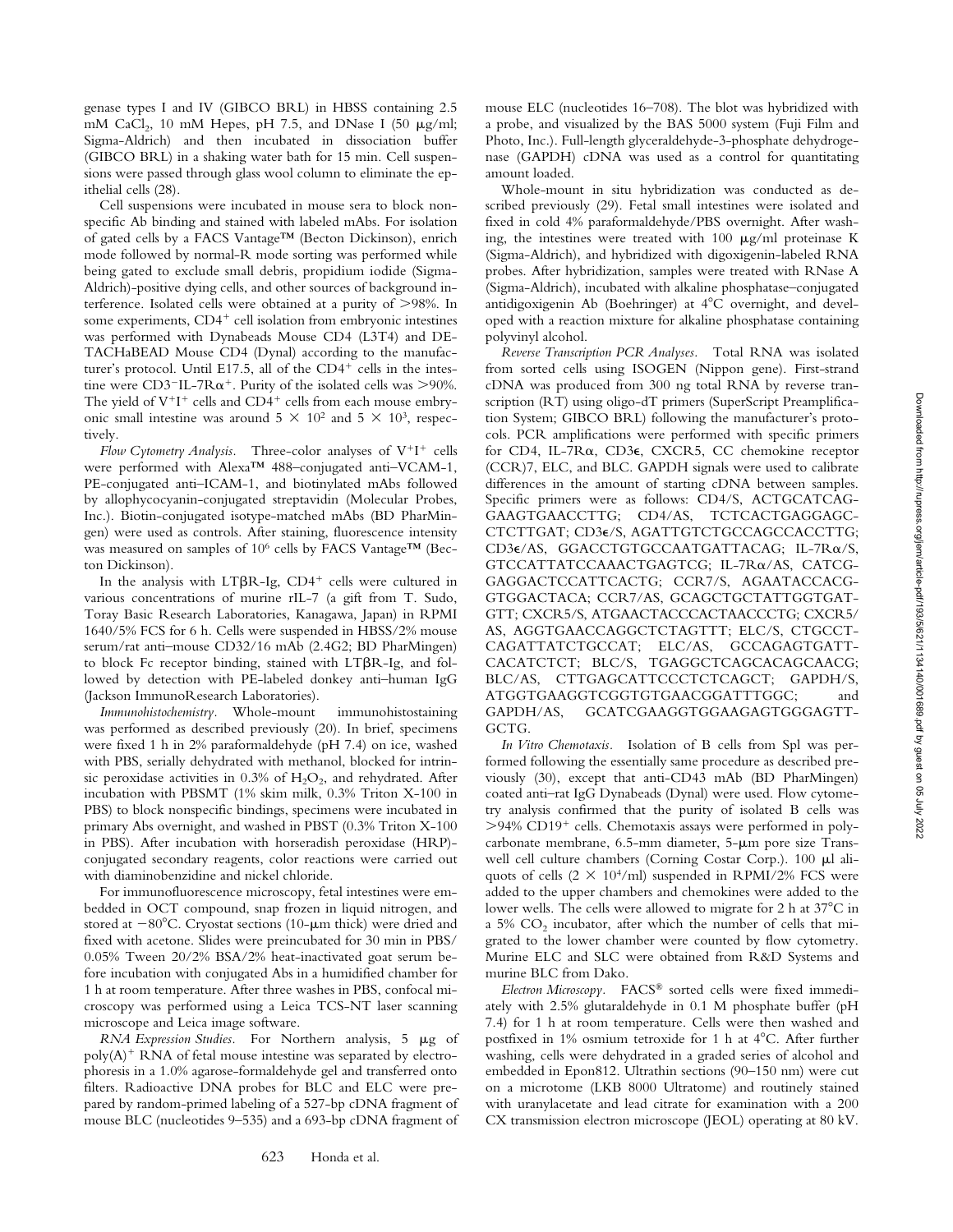## **Results**

*Chemokine Reactivity of PP Inducers.* We previously reported that embryonic intestinal CD3<sup>-</sup>IL-7R $\alpha^+$  cells produce  $LT\alpha/\beta$  and play an essential role in PP organogenesis (10) and adopted the term "PP inducer" to designate this population. Approximately half of these PP inducer cells also express CD4, which has been implicated as a marker for the population involved in the induction of mesenteric LN  $(24)$ . Although it is still unclear whether only  $CD4^+$ cells or both  $CD4^+$  and  $CD4^-$  cells are PP inducers, this study focuses on the  $CD4^+$  population to allow comparison with the study by Mebius et al. (24).

At E16.5,  $CD4^+$  cells begin to form segregated clusters in embryonic intestine, in contrast to the scattered pattern over the gut that is observed up to E15.5. By E17.5, increasing numbers of  $CD4^+$  cells are recruited to PP anlagen (Fig. 1 A). We attempted to investigate the molecular mechanisms underlying this clustering process. If the mi-



Figure 1. Chemotactic activity of BLC, ELC, and SLC on  $CD4+CD3=IL-7R\alpha+$  cells. (A) Whole-mount immunostaining analysis of E15.5, E16.5, and E17.5 gut with anti-CD4 mAb. (B) RT-PCR analysis on CXCR5 and CCR7 in FACS®-sorted CD4+CD3-IL-7R $\alpha^+$  cells from intestine at E17.5. The numbers of cells subjected to RT-PCR are 1,000, 200, 40, and 8 cells from left to right in each panel. Specific primers for CD4, IL-7Ra, and CD3-e were used as positive and negative controls. (C)  $CD4^+$  cells were prepared with Dynabeads and placed in the chemotaxis chamber in duplicates. ELC and SLC maximally attracted  $CD4^+$  cells at 100–300 ng/ml. Results are expressed as the percentage of input cells migrating to the lower chamber containing BLC  $(1 \mu g/ml)$ , ELC (300 ng/ml), or SLC (300 ng/ml). Data from individual wells are shown as filled diamonds and means as bars. The results are representative of three independent experiments. (D) Chemotactic response to BLC by  $CD4^+$  cells from intestine at E17.5 (filled circles) or B cells from Spl (open squares). Lines represent the averages of duplicated Transwells. The results are representative of at least three independent experiments.

gration of  $CD4^+$  cells is regulated by specific chemokines, the corresponding chemokine receptors should be expressed in the PP inducers. Among the characterized receptors, CXCR5 and CCR7 have been suggested to participate in the accumulation of PP inducers. In particular, CXCR5 was a likely candidate, because mice genetically deficient in this gene possess few PPs (12). RT-PCR analyses revealed that both chemokine receptors are expressed in  $CD4+CD3-IL-7R\alpha^+$  cells sorted from the intestine (Fig. 1 B). Moreover, in vitro chemotactic analyses showed that their ligands, BLC, ELC, and SLC, all induced migration of  $CD4+CD3=IL-7R\alpha+$  cells (Fig. 1 C). Furthermore, the magnitude of response of  $CD4^+CD3^-$ IL-7R $\alpha^+$ cells to BLC was comparable to that observed for B lymphocytes (Fig. 1 D). It was likely that the overall higher frequency in  $CD4+CD3=IL-7R\alpha^+$  cells than in B cells reflected a high basal motility in  $CD4+CD3=1L-7R\alpha^+$  cells. Similar results were obtained with CD4+CD3-IL-7R $\alpha$ + cells from E15.5 intestines. These data show that PP inducers are highly competent to respond to chemokines.



**Figure 2.** Expression of BLC, ELC, VCAM-1, and ICAM-1 in PP anlagen. Whole-mount in situ hybridization analysis of BLC (A) and ELC (B) expression in E17.5 intestines. Whole-mount immunostaining analysis of E16.5 (C and D) and E17.5 (E and F) gut with mAbs against VCAM-1 (C and E) and ICAM-1 (D and F). Cryostat sections of intestines at E17.5 were double labeled with Abs against VCAM-1 (Alexa™ 594; red) in combination with (G) anti–ICAM-1 (FITC; green) or (H) anti-CD4 (FITC; green) (original magnification:  $\times$ 200) and subjected to confocal microscopic analysis. The insets are included to show the morphology of the V<sup>+</sup>I<sup>+</sup> cells and CD4<sup>+</sup> cells (original magnification:  $\times$ 630).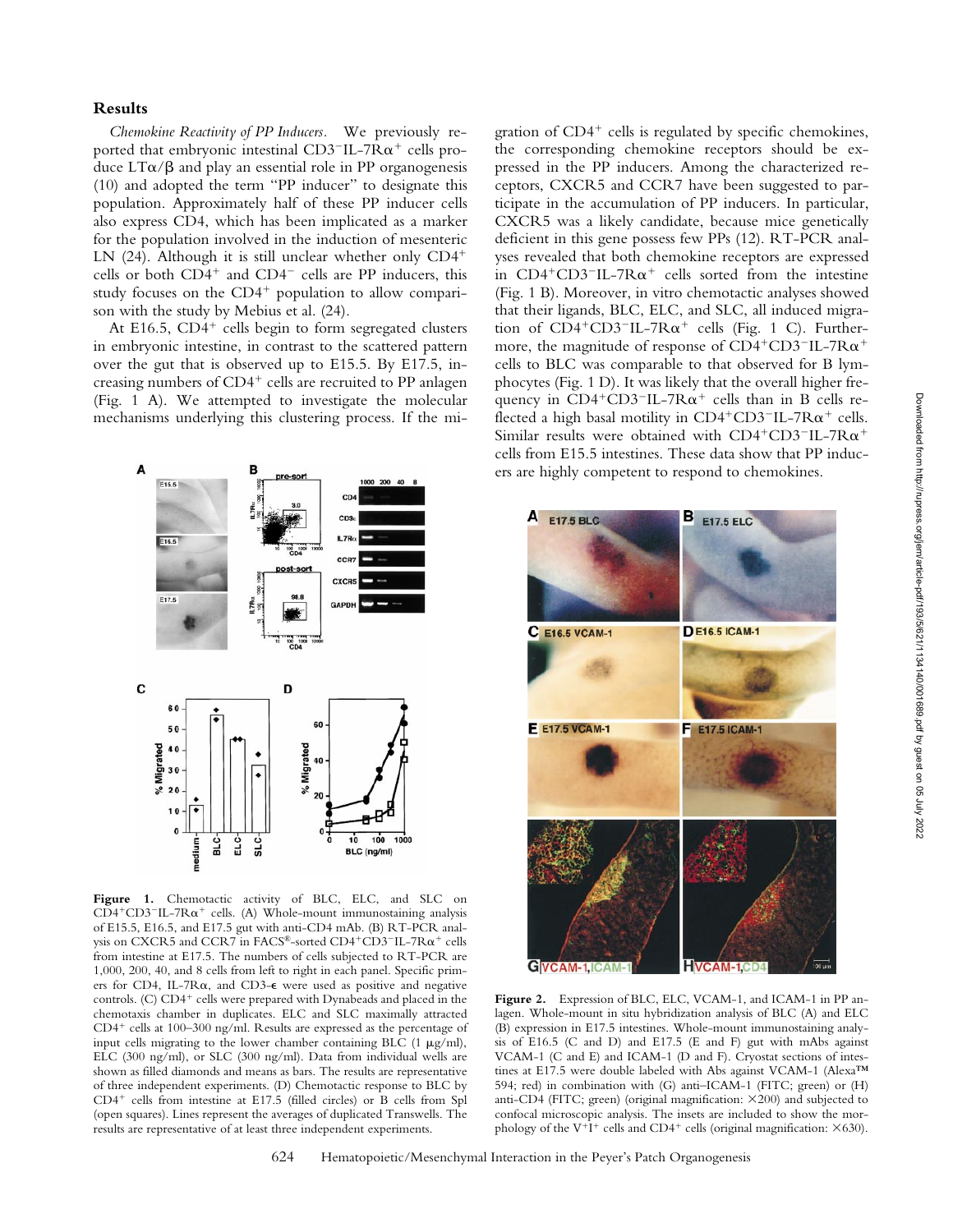To investigate the involvement of these chemokines in the clustering of PP inducers, their expression in the embryonic intestine was analyzed by whole-mount in situ hybridization. ELC and BLC were both expressed in developing PPs at E17.5 (Fig. 2, A and B), but not at E15.5 (data not shown), supporting their involvement in PP inducer accumulation.

*Isolation of*  $V^+I^+$  *Cells.* We next tried to identify the cell population that expresses chemokines. At E16.5, when  $CD4<sup>+</sup>$  clusters first appear, expression of ICAM-1 and VCAM-1 are detectable among the nonlymphoid elements of the PP anlagen (Fig. 2, C and D). Marked increase in expression levels of VCAM-1 and ICAM-1 by E17.5 coincide perfectly with an increase in the number of recruited  $CD4^+$  cells (Fig. 1 A, and Fig. 2, E and F). Confocal microscopic analysis revealed the presence of cells coexpressing VCAM-1 and ICAM-1 in the PP anlagen, although single-positive cells could also be detected (Fig. 2 G). Although none of the VCAM-1<sup>+</sup> cells coexpress CD4, they are located within close vicinity of the CD4<sup>+</sup> cells (Fig. 2 H). This led us to predict that these  $V^+I^+$  cells are the chemokine-expressing cells observed by whole-mount in situ hybridization.

To examine this possibility, we attempted to develop a method to isolate the  $V^+I^+$  cells in the PP anlagen in order to measure their chemokine expression. Enzymatic treatment of the intact gut as described in Materials and Methods was found to result in efficient dissociation of the cells without affecting the ability to detect VCAM-1/ICAM-1. As shown in Fig. 3, A and B, a  $V^+I^+$  population appears at E16.5 to E17.5, consistent with the results of immunohistochemical staining of whole-mount intestines. The  $V^+I^+$ population comprises only  $\sim 0.5\%$  of dissociated cells from the entire embryonic intestines. As this fraction could not be detected in cells from embryonic intestines in IL-7R $\alpha$ <sup>-/-</sup> (Fig. 3, C and D),  $LT\alpha^{-/-}$ , or Id2<sup>-/-</sup> (data not shown) mice lacking PPs (3, 8, 23), this  $V^+I^+$  population should represent cells existing in developing PPs.

*Expression of ELC and BLC by*  $V^+I^+$  *Population.* Using highly purified V<sup>+</sup>I<sup>+</sup> populations (5  $\times$  10<sup>3</sup> cells), we analyzed expression of BLC and ELC by RT-PCR. Other populations from E17.5 embryonic intestines were also investigated. The purity of corresponding populations in each sorted preparation was  $>98\%$  (data not shown). As can be seen in Fig. 3 E,  $V^+I^+$  cells expressed both BLC and ELC mRNA. Of note is that ELC was detected only in the  $V^+I^+$  population, suggesting that  $V^+I^+$  cells may form specific foci to attract cells that are competent to respond to ELC. Although BLC expression was observed in VCAM-1 single-positive cells in addition to  $V^+I^+$  cells, our histological analysis demonstrated that BLC-producing cells were concentrated in PP anlage (Fig. 2 A). Taken together,  $V^+I^+$  cells in the PP anlagen likely form focal regions rich in the chemokines capable of recruiting PP inducer cells.

*Molecular Requirements for Induction of*  $V^+I^+$  *Cells.* We next investigated whether formation of  $V^+I^+$  cells in the gut requires  $LT$  and  $IL$ -7 $R\alpha$  signals. Pregnant mice were given a single injection of either blocking mAb to IL-7 $R\alpha$ 





**Figure 3.** Chemokine expression by  $V^+I^+$  cells. FACS<sup>®</sup> analysis of the intestinal cells from at E15.5 (A) and at E17.5 (B–D) with anti–VCAM-1 and anti-ICAM-1.  $V^+I^+$  cells are absent in IL-7R $\alpha$ <sup>-/-</sup> embryonic intestine (D) but present in the heterozygous littermate (C). The numbers indicate the percentage of the  $V^+I^+$  population. (E)

RT-PCR analysis of transcripts encoding ELC and BLC in FACS® sorted  $V^+I^+$  population (a) and other populations (b to d) from E17.5, as indicated in B. Reverse-transcribed mRNA from Spl tissue was analyzed as positive control. PCR with GAPDH primers is shown as control for the cDNA content of individual samples. Similar results were obtained from three independent experiments.

(A7R34; reference 26),  $LT\beta R$ -Ig, or TNFRp55-Ig at day 15.5 of gestation and cells from the intestines of embryos at E17.5 were analyzed for VCAM-1 and ICAM-1 expression by flow cytometry. Control mice were treated with equal amounts of human-IgG Fc fragment or polyclonal rat IgG. As expected, after in utero treatment with A7R34 or LT $\beta$ R-Ig, depletion of the V<sup>+</sup>I<sup>+</sup> population was observed, whereas the corresponding population from control mice remained unaffected (Fig. 4 A). Concurrent with the depletion of this population, PP development was completely blocked. Therefore, both IL-7R $\alpha$  and LT $\beta$ R signaling are indispensable for the formation of  $V^+I^+$  cells. mAb staining and RT-PCR analysis showed that these cells indeed express  $LT\beta R$  (Fig. 4 B, and data not shown). On the other hand, TNFRp55-Ig failed to block PP development (data not shown), though this treatment consistently suppressed the proportion of  $V^+I^+$  cells. The same results were obtained by treatment with higher (twofold) amounts of TNFRp55-Ig (data not shown). Such a partial effect of TNFRp55-Ig on PP organogenesis was consistent with previous results on TNFRp55-deficient mice (6).

We have previously reported that PP inducers are an essential source of  $LT\alpha/\beta$  for PP development, and suggested the role of IL-7Ra signal for its induction. Indeed, exposure of pregnant mice to A7R34 at E15.5 suppressed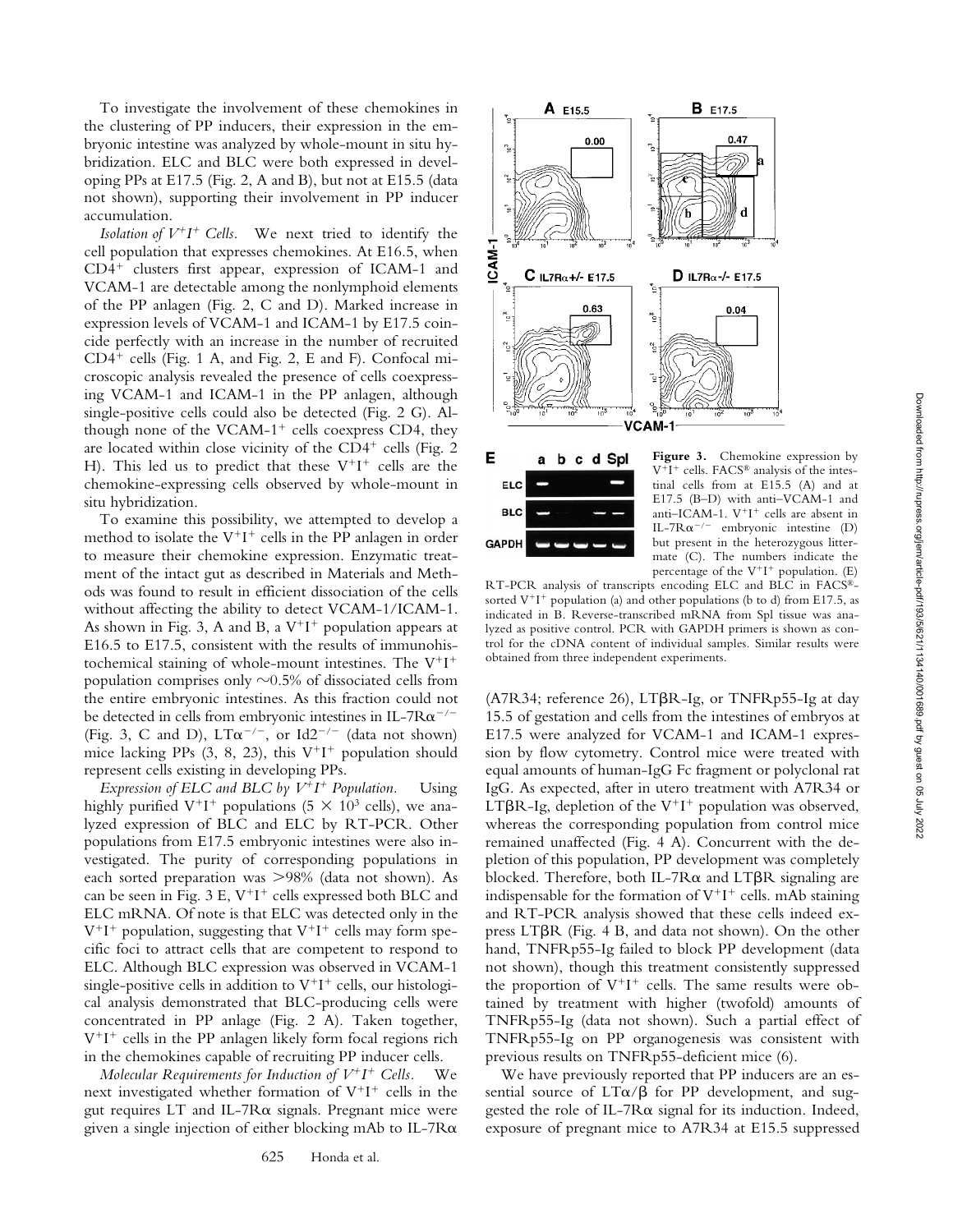

Figure 4. Signaling through IL-7R $\alpha$  and LT $\beta$ R are required for induction of  $V^+I^+$  cells. (A) Either A7R34 (3 mg), LT $\beta$ R-Ig (250 µg), or TNFp55-Ig  $(250 \mu g)$  was injected (inj.) to pregnant mice at E15.5, and cells were prepared from embryonic intestines at E17.5 and analyzed by FACS®. Control mice were treated with equal amounts of human-IgG Fc fragment or polyclonal rat IgG. The numbers indicate the percentage of the cell population positive for both VCAM-1 and ICAM-1. (B) Expression of LT $\beta$ R in gated V<sup>+</sup>I<sup>+</sup> cells was measured by flow cytometry. Cells were incubated with or without labeled anti-LT $\beta$ R mAb (AFH6). To confirm signal specificity, blocking with unlabeled AFH6 was performed (right).

LT expression in  $CD4^+$  cells of the PP anlage (Fig. 5, A and D). To test whether IL-7 directly induces  $LT\alpha/\beta$  expression,  $CD4^+$  cells sorted from embryonic intestines were incubated in vitro with rIL-7. This stimulation with rIL-7 resulted in induction of  $LT\alpha/\beta$  in a dose-dependent manner (Fig. 5 B). The induction was inhibited by preincubation of the cells with A7R34 (Fig. 5 C). It thus appears likely that  $V^+I^+$  cells are induced by  $LT\alpha/\beta$  on the surface of PP inducers that are expressed in response to IL-7Ra signals.

*Cellular Interactions Required for Chemokine Expression.* In concert with the failure of  $V^+I^+$  cell formation in PP anlagen, a notable defect in accumulation of  $CD4^+$  cells was observed in A7R34-treated intestines (Fig. 5 E). Under these conditions, the distribution of  $CD4^+$  cells in the gut at E17.5 resembled that observed at E15.5, although the number of  $CD4+CD3$ <sup>-</sup> cells in the intestine measurable by FACS® was comparable to that in the control intestine (Fig. 5 F). Treatment with A7R34 was found not to affect directly the migratory response of  $CD4^+$  cells to BLC and ELC (Fig. 5 G). These results suggested that the signaling pathway from IL-7R to  $LT\alpha/\beta$  is required for the expression of BLC and ELC in  $V^+I^+$  cells. A recent study on splenic follicle formation also showed that  $LT\alpha/\beta$  signals upstream of BLC and ELC (16). We measured the RNA levels of BLC and ELC in A7R34- or control rat IgG– treated embryonic intestines by Northern blot analysis and whole-mount in situ hybridization. Pregnant mice were



Figure 5. IL-7 induces  $LT\alpha/\beta$  upregulation in PP inducers. (A–C) Histograms show LT $\beta$ R-Ig staining in CD4<sup>+</sup> cells. (A) CD4<sup>+</sup> cells from E17.5 intestine after in utero treatment with A7R34 or control rat IgG at E15.5 were analyzed. inj., injected. (B) CD4<sup>+</sup> cells from E15.5 intestine were analyzed after in vitro cultures in the absence or presence of rIL-7 at indicated amounts for 6 h. (C) Cells were preincubated with  $3 \mu g/ml$ A7R34 or equal amounts of polyclonal rat IgG and then incubated with rIL-7 (40 U/ml) for 6 h. (D–G) E17.5 intestines after in utero treatment with either A7R34 or control rat IgG at E15.5 were analyzed. (D) Whole-mount in situ hybridization analysis of LTB expression. Arrows indicate positive spots. (E) Whole-mount immunostaining with anti-CD4 mAb. Arrows indicate accumulation of  $CD4^+$  cells. (F) The number of  $CD4+CD3$ <sup>-</sup> cells in the intestine was measured by FACS®. (G) Chemotactic response of CD4<sup>+</sup> cells from intestines after treatment with either control rat IgG (white bars) or A7R34 (black bars) to BLC or ELC.

given intravenous injections of A7R34 at E15.5 and intestines were collected at E17.5. Compared with mice that received control rat IgG, ELC message was not detected in the intestines of A7R34-treated embryos (Fig. 6 A). Although BLC expression was detectable in the A7R34 treated embryos, its expression level was also reduced markedly by this treatment. Likewise, ELC and BLC in the PP anlage were not observed by in situ hybridization in intestines of A7R34-treated embryos (Fig. 6 B). These results strongly suggest that  $LT\alpha/\beta$  production by PP inducers in response to the ligand for IL-7R is requisite for chemokine expression by  $V^+I^+$  cells.

Moreover, at E17.5 when chemokine producing regions have already formed, treatment with A7R34 still inhibited the expression of ELC and BLC, as measured by in situ hybridization (data not shown). This result indicates that IL- $7R/LT\alpha/\beta$  signaling is also required for the maintenance of chemokine expression in the PP anlage.

*Evidence for Mesenchymal Origin of*  $V^+I^+$  *Cells.* Recent studies have shown that stromal cells, dendritic cells, and endothelial cells are sources of chemokines (30, 31). To de-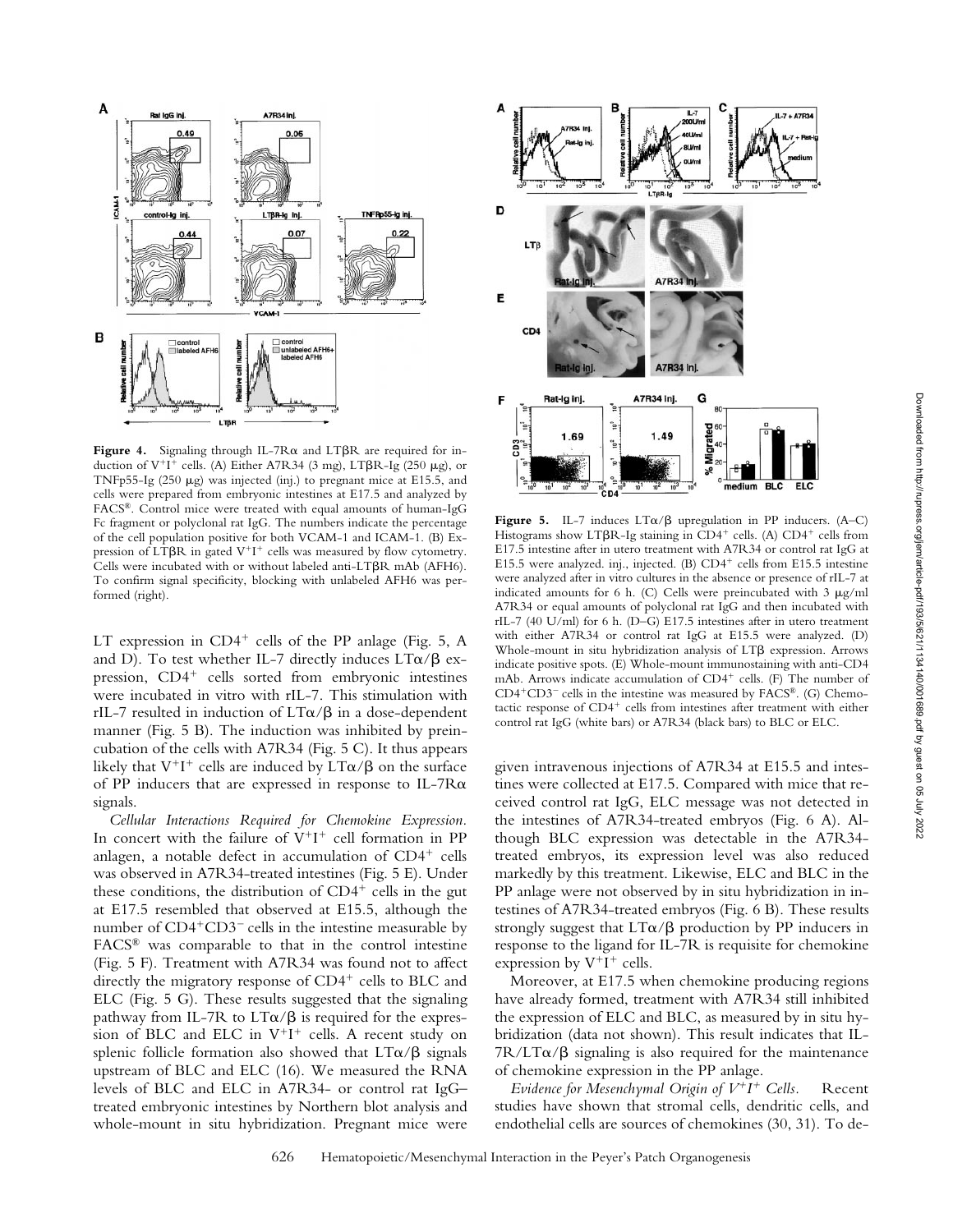

termine the lineage derivation of  $V^+I^+$  cells, we checked for expression of various cell surface markers. Flow cytometry analyses showed that  $V^+I^+$  cells were negative for CD45 (a marker for hematopoietic cells), CD11c (a marker for dendritic cell), and VE-cadherin (a marker for vascular endothelial cells) expression, whereas they expressed both PDGFR $\alpha$  and PDGFR $\beta$  (Fig. 7 A, and Table I). Although PDGFR $\alpha$  and PDGFR $\beta$  are singly expressed in a variety of cell lineages (32, 33, 34), coincident expression of both rarely occurs in nonmesenchymal lineages, suggesting a mesenchymal origin for  $V^+I^+$  cells.



Figure 7.  $V^+I^+$  cells are of a mesenchymal lineage. (A) Three-color FACS® analysis of various cell surface molecules (CD45, CD11c, VEcadherin, PDGFR $\alpha$ , PDGFR $\beta$ , and MAdCAM-1; filled histograms) or isotype-matched mAbs (open histograms) on gated V<sup>+</sup>I<sup>+</sup> cells. (B) Representative transmission electron microscopic appearance of cells in the populations indicated in Fig. 3 B obtained from the gut at E17.5. FACS® sorted cells were fixed and embedded for sectioning. Arrowheads and arrows indicate well-developed endoplasmic reticulum and lipid droplets, respectively.

**Figure 6.** Signal pathway from IL-7R to  $LT\alpha/\beta$  regulates expression of BLC and ELC. (A) Northern blot analysis of BLC and ELC mRNA from E17.5 intestines after treatment with either A7R34 or polyclonal rat IgG at E15.5. GAPDH was used as control to quantitate amount of RNA loaded. Total RNA isolated from Spl tissue was loaded as positive control. inj., injected. (B) Whole-mount in situ hybridization analysis of BLC and ELC expression in E17.5 intestines after treatment with A7R34 or control rat IgG at E15.5. Several spots (arrows) positive for expression of BLC and ELC are visualized in the control intestine.

To determine if indeed this is the case, we prepared  $V^+I^+$  cells as single cell suspensions and analyzed them by electron microscopy along with other fractions (population c and d in Fig. 3 B) obtained from the gut at E17.5 (Fig. 7 B). Pale euchromatic nuclei and relatively rich cytoplasm were common features of the population a  $(V^+I^+$  cells) and d cells. Compared with fewer cytoplasmic component in population d cells, however,  $V^+I^+$  cells had well-developed endoplasmic reticulum (arrowheads), many vacuoles, and occasional lipid droplets (arrows). These morphologic features suggested high secretory activity and resembled cells from lymphoid organ environments such as thymic mesenchymal cells (35) or bone marrow reticular cells (36). In contrast, population c cells showed many cytoplasmic projections that are characteristic to dendritic cells. About 60%

**Table I.** *Phenotypic Characterization of*  $V^+I^+$  *Cell* 

| Surface antigen | Expression      |
|-----------------|-----------------|
| CD45            |                 |
| CD11c           |                 |
| CD11b           |                 |
| <b>B220</b>     |                 |
| CD3             |                 |
| CD4             |                 |
| CD40            | $\! + \!\!\!\!$ |
| IL-7 $R\alpha$  |                 |
| VE-cadherin     |                 |
| $Flk-1$         |                 |
| PECAM-1         |                 |
| VCAM-1          | High            |
| ICAM-1          | High            |
| MAdCAM-1        | High            |
| $PDGFR\alpha$   | $^{+}$          |
| $PDGFR\beta$    | $^{+}$          |
| $BP-3$          |                 |
| FDC-M1          |                 |
| CD35            |                 |
| CD23            |                 |
|                 |                 |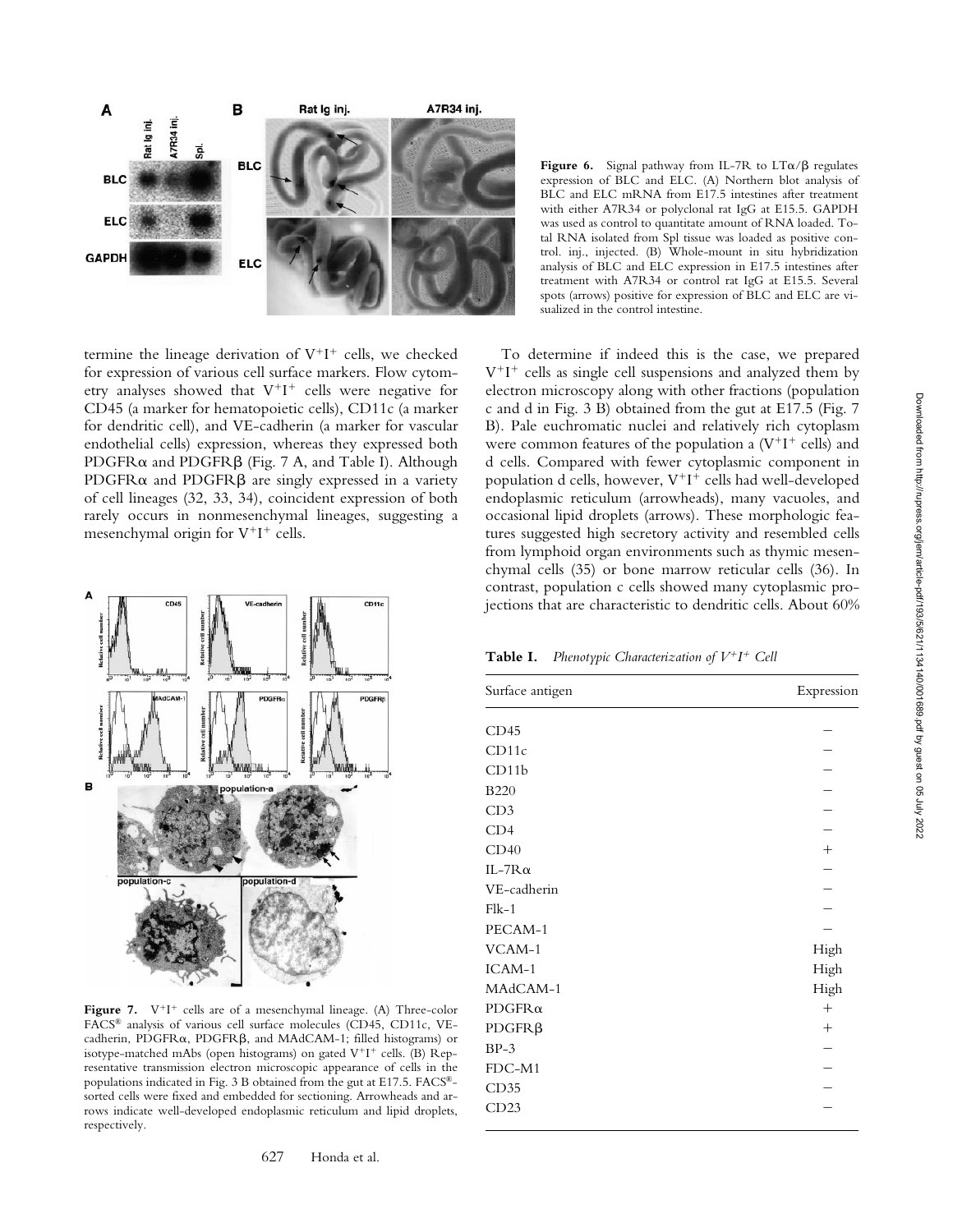of population c cells actually express CD11c (data not shown).

Taken together, we concluded that  $V^+I^+$  cells were likely from the mesenchymal lineage. Mutual interaction between the hematopoietic PP inducer and the mesenchymal  $V^+I^+$  cells appears to form the major framework of cellular interaction involved in PP anlagen formation.

## **Discussion**

Histological events that characterize the initial phase of PP organogenesis are the appearance of segregated regions expressing VCAM-1 and ICAM-1 and concomitant accumulation of various hematopoietic cells. Among the hematopoietic lineages that appear in the PP anlage, IL- $7R\alpha^+CD3^-$  cells are likely to be the most important for PP formation, as only this population expresses the  $LT\alpha/\beta$ requisite for PP organogenesis (10). However, little is known about how these cells congregate in the PP anlage, although a variety of chemokines have been implicated in the accumulation of hematopoietic cells. Recently, Mebius et al. demonstrated that  $CD4+CD3$ <sup>-</sup> cells in the embryonic mesentery express CXCR5 (24). Here we elucidate the molecular mechanisms regulating cell–cell interaction required for PP organogenesis, with particular emphasis on the involvement of chemokines.

Consistent with previous reports,  $CD4^+CD3^-$ IL-7R $\alpha^+$ cells sorted from the embryonic gut were found to express the BLC receptor, CXCR5. Moreover, we found that CCR7, the receptor for ELC and SLC, is also expressed by this population. Thus, PP inducers express the receptors for homeostatic chemokines and we confirmed that both receptors are functional by in vitro migration assays. Surprisingly, in response to BLC, PP inducers demonstrated a comparable level of chemotactic activity to that of B cells, which have been considered the specific target of BLC (30). In situ hybridization analyses revealed that ELC and BLC expression become detectable concurrently in PP anlagen. Taken together, it is highly likely that these two chemokines play a role in the clustering of PP inducers.

Previous studies showed that null mutations of BLC or CXCR5 result in reduction of the number of PPs in addition to defects in organized peripheral lymphoid tissue formation (11, 12). This strongly supports involvement of BLC/CXCR5 in PP induction, but the partial phenotype suggests that CCR7 might compensate this defect to some extent. Despite the specific localization of ELC expression in PP anlagen, CCR7 null mice develop normal numbers of PPs (37), indicating that BLC is likely the major chemokine regulating migration of the PP inducer.

If BLC and ELC are the molecules responsible for accumulation of PP inducers, a possible scenario is that chemokine-producing regions are established before the involvement of PP inducers. Thus, the IL-7 $R\alpha$ –dependent process of PP induction would occur after accumulation of PP inducers in the preestablished PP anlage. However, we showed here that production of chemokines as well as VCAM-1/ICAM-I expression are dependent on IL-7 $R\alpha$ –

induced production of  $LT\alpha/\beta$  by PP inducers. This indicates that chemokine expression, which we believe requisite for the migration of PP inducers, are in turn induced by PP inducers themselves. Moreover, although chemokine producing regions have already formed at E17.5, maintenance of this region appears dependent on  $LT\alpha/\beta$ stimulation. Hence, it is likely that PP inducers are the cells which act on surrounding tissues to induce chemokines, and IL-7R $\alpha$  and LT $\alpha$ / $\beta$  are molecules involved in upstream regulation of chemokine production in the PP anlagen.

We investigated whether or not  $V^+I^+$  cells are the producers of ELC and BLC. For this purpose, we established conditions to allow dissociation of  $V^+I^+$  cells from embryonic intestines and performed flow cytometry analysis which enabled us to address the following points. First,  $V^+I^+$  cells express LT $\beta$ R and thus could be the target of PP inducers. Furthermore, they produce ELC and BLC. Although VCAM-1 single-positive cells also express low levels of BLC,  $V^+I^+$  cells appear to be the sole population expressing ELC. Third, multicolor analysis of this population revealed expression of both PDGFR $\alpha$  and PDGFR $\beta$ , but no hematopoietic or endothelial markers, a feature that is rarely found except among mesenchymal lineages. Morphological analysis of purified  $V^+I^+$  cells indicated that they shared the characteristics of stromal cell components supporting lymphoid organs such as thymic (35) and bone marrow reticular cells (36). Taken together, these observations support that  $V^+I^+$  cells belong to the mesenchymal lineage and are activated by PP inducers to express VCAM-1, ICAM-1, ELC, and BLC; conversely all of these molecules have the potential to attract PP inducers and other hematopoietic cell lineages to the PP anlage. Thus, in the sense that  $V^+I^+$  cells are an active component of PP organogenesis rather than a passive target of the PP inducer, our terminology "PP organizer" appears appropriate (21, 22).

Interestingly,  $V^+I^+$  cells express MAdCAM-1 and CD40, two molecules that are rarely observed in the mesenchymal lineage. We speculate that expression of these molecules may reflect representation by  $V^+I^+$  of an activated state of mesenchymal cells. Another active mesenchymal like cell is the follicular dendritic cell (FDC) for which extensive, but to date yet inconclusive, attempts have been undertaken to identify its derivation. All of the above molecules have been reported to be expressed in FDCs, thus suggesting a relationship between  $V^+I^+$  cells and FDCs. However, other FDC-specific markers such as FDC-M1 or CD35 could not be detected in  $V^+I^+$  cells. In any case, determination of the lineage derivation of FDCs remains an important issue.

A striking feature of PP inducers and organizers is the extent to which they are mutually complementary. PP inducers express  $LT\alpha/\beta$  to activate PP organizer, while PP organizers express chemokines to activate PP inducers. This interdependent relationship in which both components are at the same time activator and responder raises a question that remains still unanswerable; namely, what is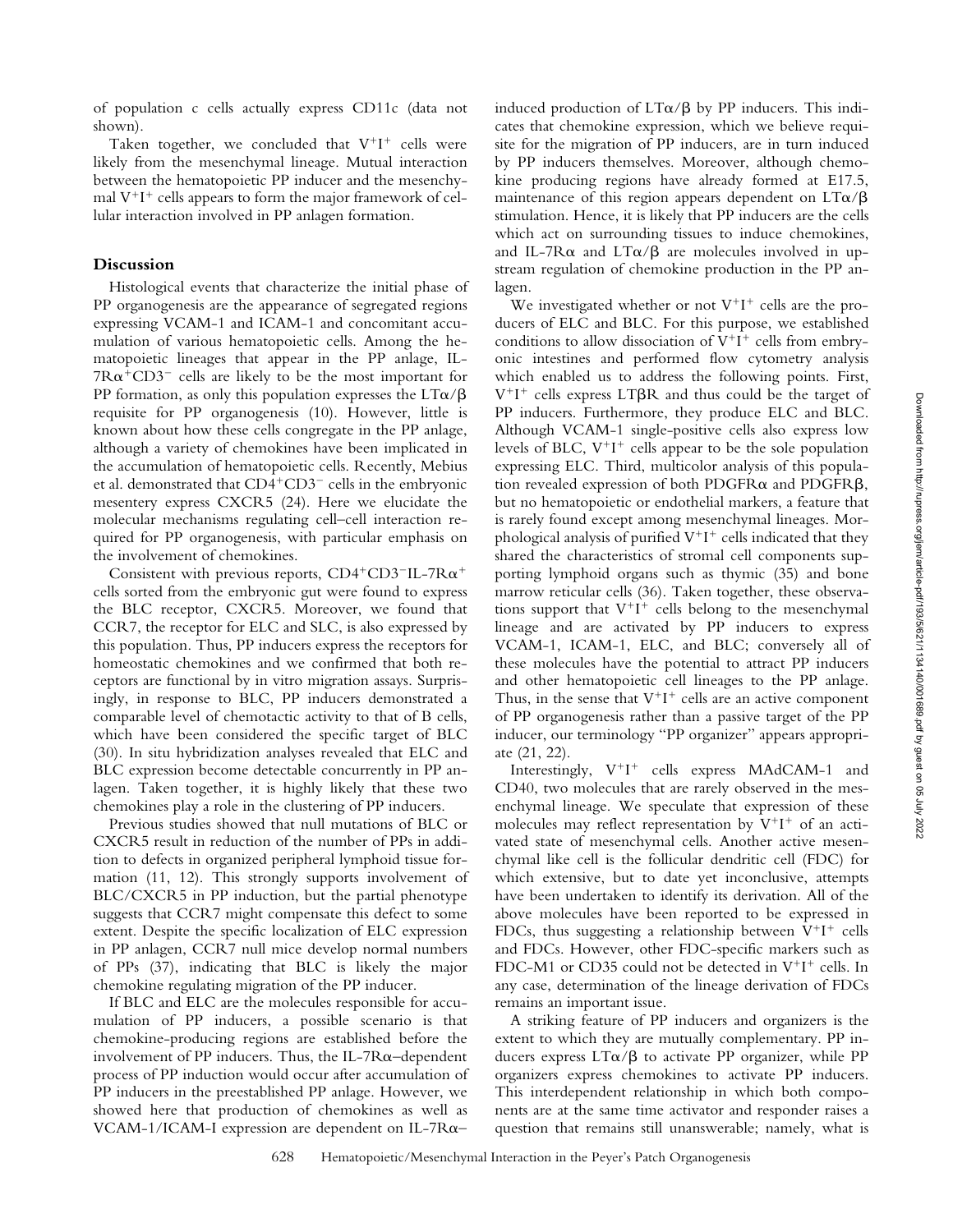the initial event for PP induction? The answer to this question might also explain how the position of PP anlagen is determined. In an earlier review, we presented a model that the first event for PP induction is the activation of PP inducers by the ligand for IL-7 $R\alpha$ , which should be expressed by cells distinct from either PP inducer or organizers (22). If this is the case, we need to identify which cells express the IL-7 $R\alpha$  ligand and how expression of this ligand is induced in the specific region from which PP anlagen develop. However, our extensive attempts to pinpoint expression of IL-7 and thymic stroma–derived lymphopoietin (TSLP) in the embryonic intestine have so far failed. In any case, the above model requires involvement of two cellular components to trigger the first event, with subsequent inducer/organizer interaction.

An attractive explanation for this process involving only two cellular compartments is the "reaction-diffusion model" (38), proposing that PP position is determined not entirely by program but by interaction between two diffusible factors, one of which is essential for initiating the developmental process. Such a mechanism has been implicated in various situations such as stripe formation in fish (39), and more recently, determination of hair follicle anlagen (40). This model, though simpler, is difficult to prove.

Whatever the mechanisms underlying the triggering process, we think that interaction between PP inducer and PP organizer starts in a few cells, but the segregated PP anlagen become detectable rapidly within 24 h. This process is reminiscent to the process of delayed-type hypersensitivity (DTH) reaction in the skin, in which antigen-specific T cells enter in the antigen injected site and recruit many other cells within 24 h. Indeed, previous studies demonstrated that even a single antigen-reactive T cell can induce this response (41). Likewise, once a small interaction unit with PP inducer and PP organizer are stimulated, it rapidly spreads to a large region by recruiting more and more inducers in the region. Such a similarity suggests that the inflammatory process may be a prototype from which the mechanisms underlying PP organogenesis are derived.

We thank Masanori Hirashima, Reiko Shinkura, Hideo Oshima, and Yoshifumi Yokota for technical assistance; Tatsuo Kina, Garnett Kelsoe, and Max D. Cooper for providing mAbs; and Ruth Yu for critical review of the manuscript.

This work was supported by grants from the Ministry of Education, Science, Sports and Culture of Japan (07CE2005 and 11148213) and a grant from Pediatric Research (9C-5) from the Ministry of Health and Welfare of Japan. K. Honda is supported by the Research Fellowships of the Japan Society for the Promotion of Science for Young Scientists.

*Submitted: 9 October 2000 Revised: 23 January 2001 Accepted: 31 January 2001*

## **References**

1. Chaplin, D.D., and Y. Fu. 1998. Cytokine regulation of secondary lymphoid organ development. *Curr. Opin. Immunol.* 10:289–297.

- 2. Fu, Y.X., and D.D. Chaplin. 1999. Development and maturation of secondary lymphoid tissues. *Annu. Rev. Immunol.* 17:399–433.
- 3. De Togni, P., J. Goellner, N.H. Ruddle, P.R. Streeter, A. Fick, S. Mariathasan, S.C. Smith, R. Carlson, L.P. Shornick, J. Strauss-Schoenberger, et al. 1994. Abnormal development of peripheral lymphoid organs in mice deficient in lymphotoxin. *Science.* 264:703–707.
- 4. Koni, P.A., R. Sacca, P. Lawton, J.L. Browning, N.H. Ruddle, and R.A. Flavell. 1997. Distinct roles in lymphoid organogenesis for lymphotoxins alpha and beta revealed in lymphotoxin beta-deficient mice. *Immunity.* 6:491–500.
- 5. Futterer, A., K. Mink, A. Luz, M.H. Kosco-Vilbois, and K. Pfeffer. 1998. The lymphotoxin beta receptor controls organogenesis and affinity maturation in peripheral lymphoid tissues. *Immunity.* 9:59–70.
- 6. Pasparakis, M., L. Alexopoulou, M. Grell, K. Pfizenmaier, H. Bluethmann, and G. Kollias. 1997. Peyer's patch organogenesis is intact yet formation of B lymphocyte follicles is defective in peripheral lymphoid organs of mice deficient for tumor necrosis factor and its 55-kDa receptor. *Proc. Natl. Acad. Sci. USA.* 94:6319–6323.
- 7. DiSanto, J.P., W. Muller, D. Guy-Grand, A. Fischer, and K. Rajewsky. 1995. Lymphoid development in mice with a targeted deletion of the interleukin 2 receptor gamma chain. *Proc. Natl. Acad. Sci. USA.* 92:377–381.
- 8. Adachi, S., H. Yoshida, K. Honda, K. Maki, K. Saijo, K. Ikuta, T. Saito, and S.I. Nishikawa. 1998. Essential role of IL-7 receptor alpha in the formation of Peyer's patch anlage. *Int. Immunol.* 10:1–6.
- 9. Rennert, P.D., J.L. Browning, R. Mebius, F. Mackay, and P.S. Hochman. 1996. Surface lymphotoxin alpha/beta complex is required for the development of peripheral lymphoid organs. *J. Exp. Med.* 184:1999–2006.
- 10. Yoshida, H., K. Honda, R. Shinkura, S. Adachi, S. Nishikawa, K. Maki, K. Ikuta, and S.I. Nishikawa. 1999. IL-7 receptor alpha<sup>+</sup>  $CD3$ <sup>-</sup> cells in the embryonic intestine induces the organizing center of Peyer's patches. *Int. Immunol.* 11: 643–655.
- 11. Ansel, K.M., V.N. Ngo, P.L. Hyman, S.A. Luther, R. Forster, J.D. Sedgwick, J.L. Browning, M. Lipp, and J.G. Cyster. 2000. A chemokine-driven positive feedback loop organizes lymphoid follicles. *Nature.* 406:309–314.
- 12. Forster, R., A.E. Mattis, E. Kremmer, E. Wolf, G. Brem, and M. Lipp. 1996. A putative chemokine receptor, BLR1, directs B cell migration to defined lymphoid organs and specific anatomic compartments of the spleen. *Cell.* 87:1037– 1047.
- 13. Ruddle, N.H. 1999. Lymphoid neo-organogenesis: lymphotoxin's role in inflammation and development. *Immunol. Res.* 19:119–125.
- 14. Murphy, M., B.N. Walter, L. Pike-Nobile, N.A. Fanger, P.M. Guyre, J.L. Browning, C.F. Ware, and L.B. Epstein. 1998. Expression of the lymphotoxin beta receptor on follicular stromal cells in human lymphoid tissues. *Cell Death Differ.* 5:497–505.
- 15. Matsumoto, M., K. Iwamasa, P.D. Rennert, T. Yamada, R. Suzuki, A. Matsushima, M. Okabe, S. Fujita, and M. Yokoyama. 1999. Involvement of distinct cellular compartments in the abnormal lymphoid organogenesis in lymphotoxin-alpha-deficient mice and alymphoplasia (aly) mice defined by the chimeric analysis. *J. Immunol.* 163:1584–1591.